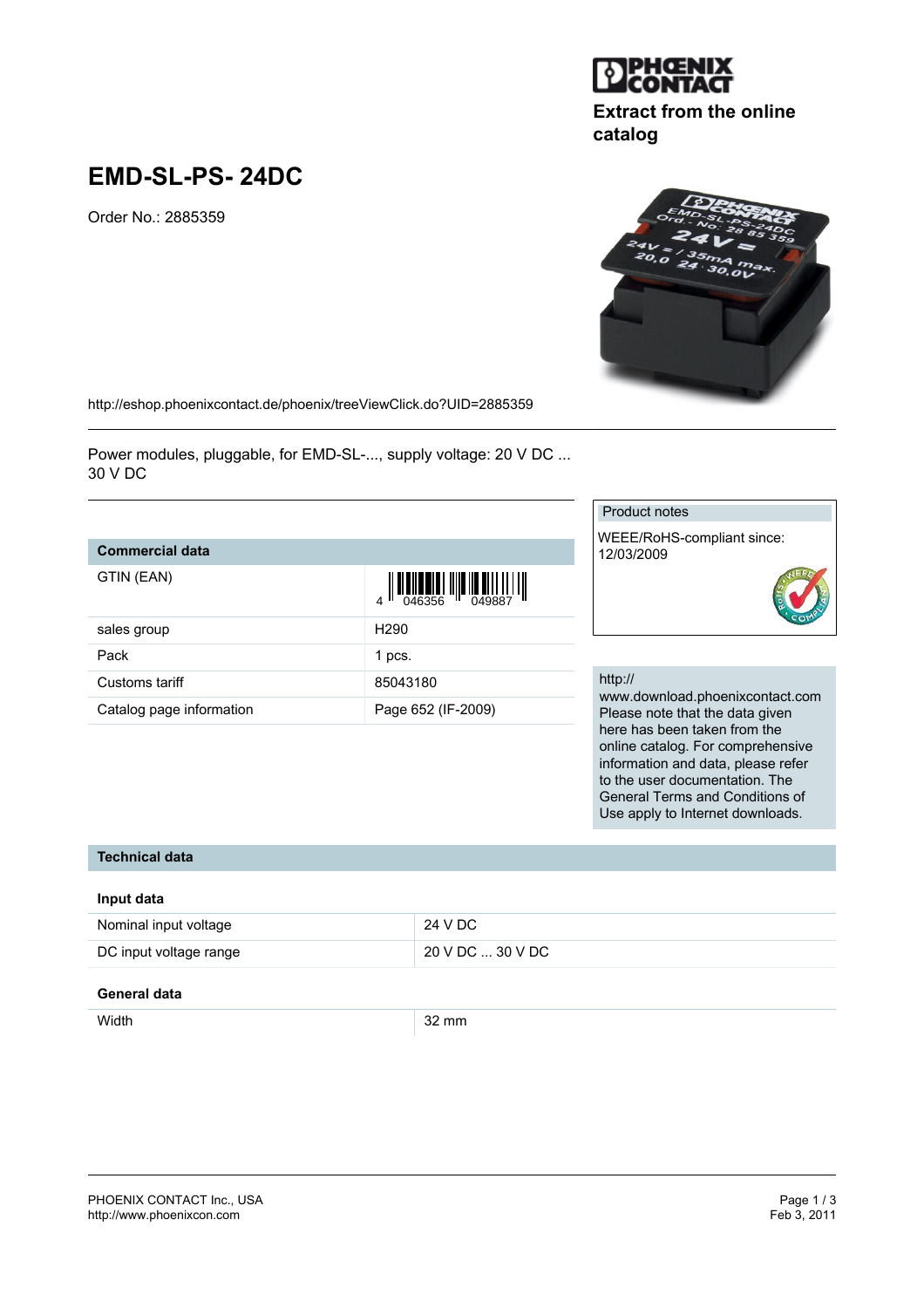| Height                                  | 35 mm         |
|-----------------------------------------|---------------|
| Depth                                   | 16 mm         |
| Ambient temperature (operation)         | -25 °C  55 °C |
| Ambient temperature (storage/transport) | -25 °C  70 °C |